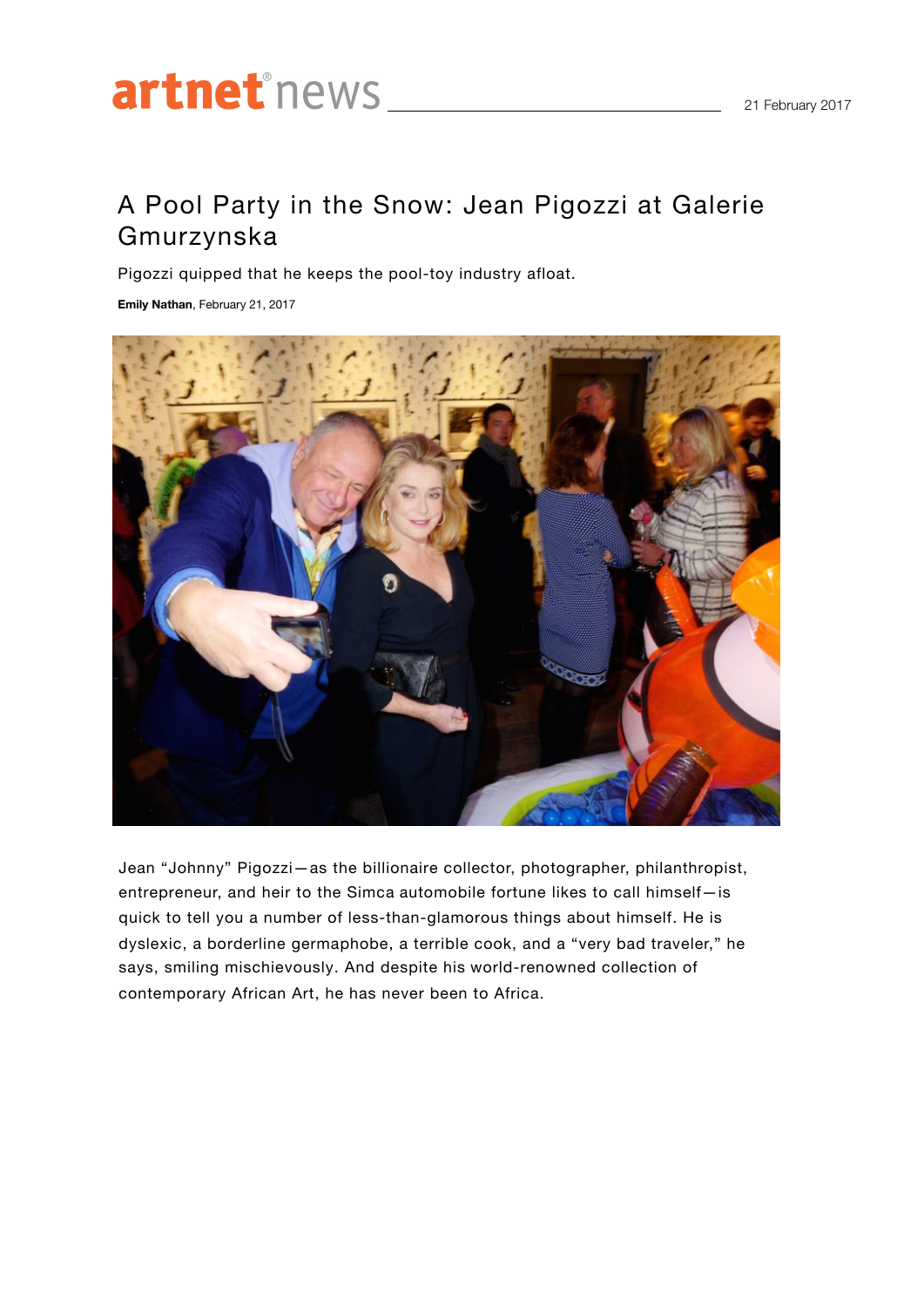And yet, the French-born, globe-trotting *bon vivant* is best found at the center of the glamour, hobnobbing with actors, models, artists, and celebrities of every shade on boats and at mansions around the world. His favorite party, however, has always been the one he himself put on: every year since he was a little boy, Pigozzi invited friends and their friends to his family home in Cap D'Antibes, to lounge, snooze, and eat around the pool his parents built in 1953, just one year after he was born. Over the decades, that pool witnessed the leisure lives of the world's biggest stars —Naomi Campbell, Sharon Stone, Helmut Newton, Charles Saatchi, Mick Jagger, Bono, Elizabeth Taylor, Willy Rizzo, Nan Kempner, Mel Brooks; the list goes on and Pigozzi was their faithful archivist, snapping photographs of his friends in candid, behind-the-scenes moments.

Opened this past Sunday night at Galerie Gmurzynska in the ritzy Alpine town of St Moritz, an exhibition of these photographs, shown earlier this year at Gagosian in New York, drew hordes of moon-booted, fur-wrapped revelers. "How fun it would be, I thought, to make a little pool party in the middle of the winter, and to show these photographs so out of context," Pigozzi told a group of press gathered at the show, as they sipped Piña Coladas served with flamingo-pink straws and tropical umbrellas. "I have a lot of friends here during the winter, so it's kind of like a friends' party."



Jean Pigozzi. Courtesy Galerie Gmurzynska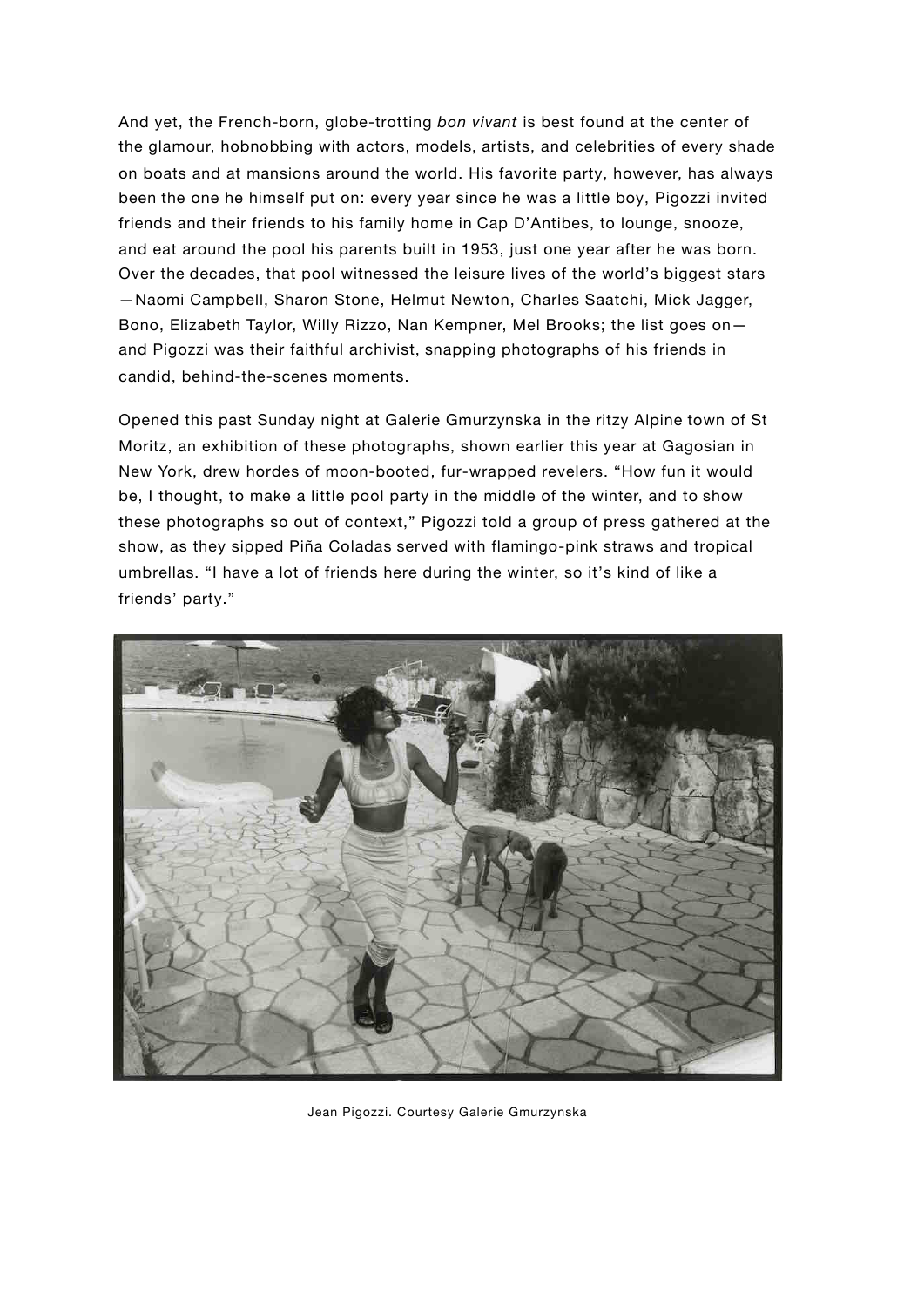Indeed, for the event, Pigozzi and Gmurzynska co-owner Mathias Rastorfer transformed the three-story gallery in the haute-couture-studded center of the village into a slice of Miami summer. Instead of a velvet rope, a pool-blue carpet ushered visitors inside. There, tables were decorated with enormous cocktail glasses filled with colored water; a blow-up paddling pool occupied the center of the floor, and the walls were covered in Pigozzi-designed mermaid wallpaper. Above the pool, connecting all three floors—designed in 2004 by the local architect Hans Ruch—was a string of inflatable pool toys, from palm trees and popsicles to killer whales and monkeys, stretching floor to ceiling. A DJ spun Blondie tracks and waiters circulated all levels, offering mini burgers, chicken tacos, and chips with guacamole, while a band of bikini-clad hired models with fake tans posed for selfies with gallery visitors.

"You know, Pigozzi joked to me yesterday that he could have single-handedly kept the pool-toy industry afloat," Rastorfer said, "since they were always in his photographs and advertised with beautiful celebrities in the magazines. So normally when you come to our gallery, it's an austere, proper gallery—and now when you come, it's a bit over the top. Anyway, it's just supposed to be fun."

Fun was the name of the game, as the likes of Catherine Deneuve—wearing black fur and her signature *Belle Du Jour* coif—kicked back among the gallery's collection of framed Chagalls and Yves Klein coffee tables. "A pool party in the middle of all these Légers and Picassos?" Rastorfer laughed. "That's not easy to pull off."

Downstairs, Pigozzi, wearing a Hawaiian shirt, navy vans and a sky-blue cashmere hoodie, told anecdotes about the photographs and reminisced about the pictured subjects, "a lot of whom are dead," he grimaced. "My father gave me a little camera when I was nine or so, so I started taking pictures all over using that. He died when I was 12, and I got his nice Leica camera, so then I upgraded to that, and I have never stopped. I'm surprised that every morning I wake up, I still want to take pictures. When I take pictures, then I can relive the moment," he added. "I can't read my own handwriting, so I can't keep a journal. The photos become my diary."